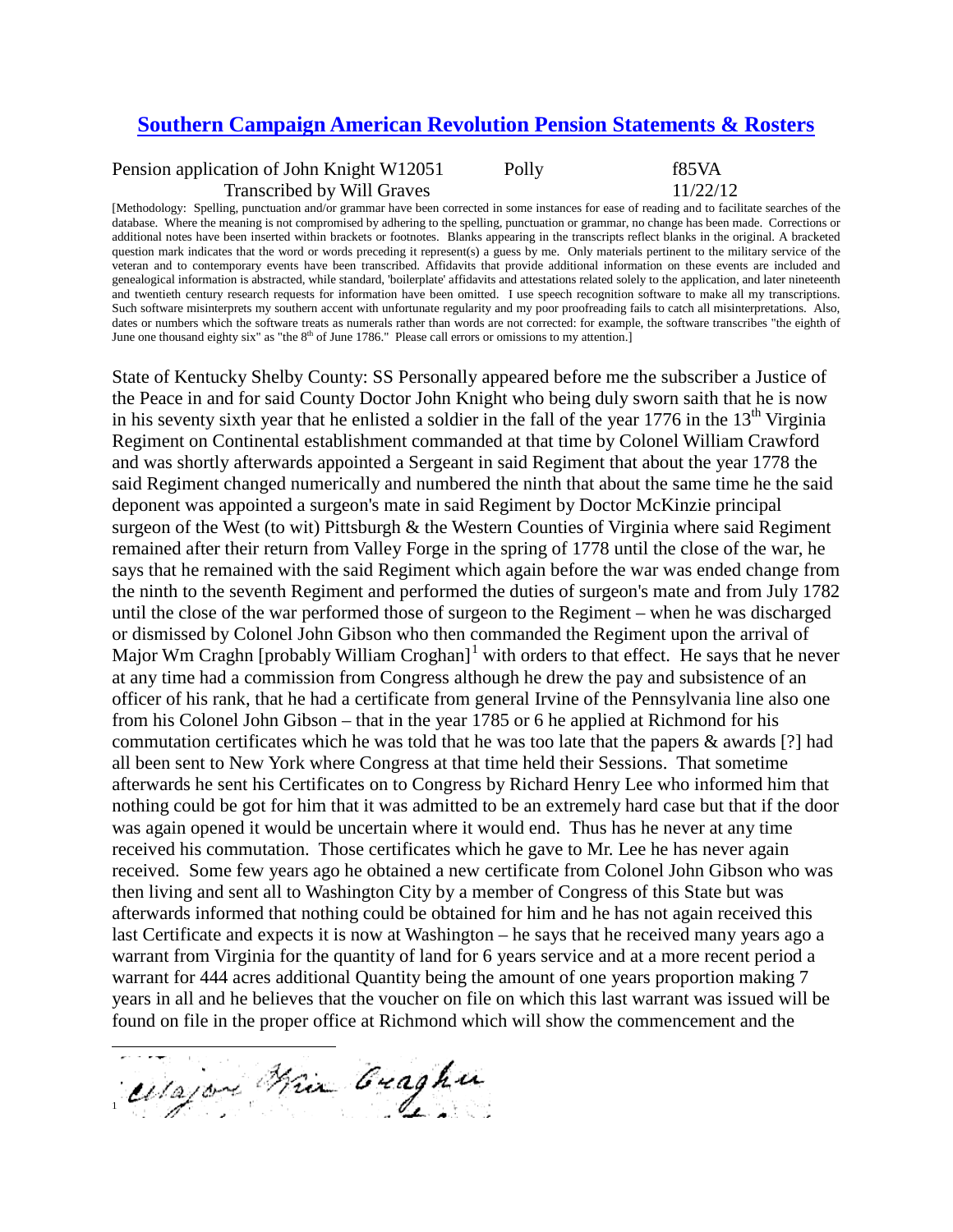termination of his services. Also he says that he drew warrant No. 238 of the New Series for 300 acres from the United States and presumes also that the voucher on file at the war office in the section of Bounty lands on which this last warrant was issued will show his rank and the period of his services, lastly he says that this declaration is made for the purpose of obtaining the benefits of the Act of Congress of the last Session or the relief of certain officers and soldiers of the Army of the Revolution approved on  $15<sup>th</sup>$  Me 1828.

Sworn & subscribed before me this  $23<sup>rd</sup>$  of July 1828.<br>
Newland JP S/John Knight  $S/B$ . G. Newland JP

John Knight

State of Kentucky Shelby County: Personally appeared before me the subscriber a Justice of the peace in and for said County General Joseph Winlock<sup>[2](#page-1-0)</sup> who being duly sworn saith that he is now in the 71<sup>st</sup> year of his age that he was a Lieutenant of the Virginia line of the Army of the revolution that he commenced as a private in the fall of 1776 in the 13<sup>th</sup> Regiment commanded at that time by Colonel William Crawford, that said Regiment was afterwards changed as to No. to the 9<sup>th</sup> and afterwards to the  $7<sup>th</sup>$  in which No. it was placed at the close of the war at which time it was commanded by Colonel John Gibson. He says that Doctor John Knight commenced in said Regiment as a private or noncommissioned officer about the first time with himself and at some time afterwards the precise time he does not now recollect the said night was appointed surgeon's mate in the said Regiment and continued therein in that capacity until the close of the war the said Knight and himself being at all times in the same Regiment was then well and intimately acquainted with him and has been from the period to the present day, they now being in sight of each other and having married sisters and he says that the said John Knight who subscribed the foregoing deposition in his presence is the Identical person which he therein represents himself to be and that to his personal knowledge the said Knight actually perform the services by him set forth in the manner therein stated.

Sworn  $\&$  subscribed before me the 23<sup>rd</sup> of July 1828

S/ B. G. Newland, JP<br>Joseph Winlock

[f p. 35]

I do Certify that Doctor John Knight was a Surgeon's Mate in the 7<sup>th</sup> Virginia Regiment and that he acted as such in the said Regiment until the end of the War.<br>October 10<sup>th</sup> 1805 S/W. Croghan, la S/W. Croghan, late

Major 4<sup>th</sup> Virginia Regiment

<span id="page-1-0"></span> <sup>2</sup> **[Joseph Winlock W3060](http://revwarapps.org/w3060.pdf)**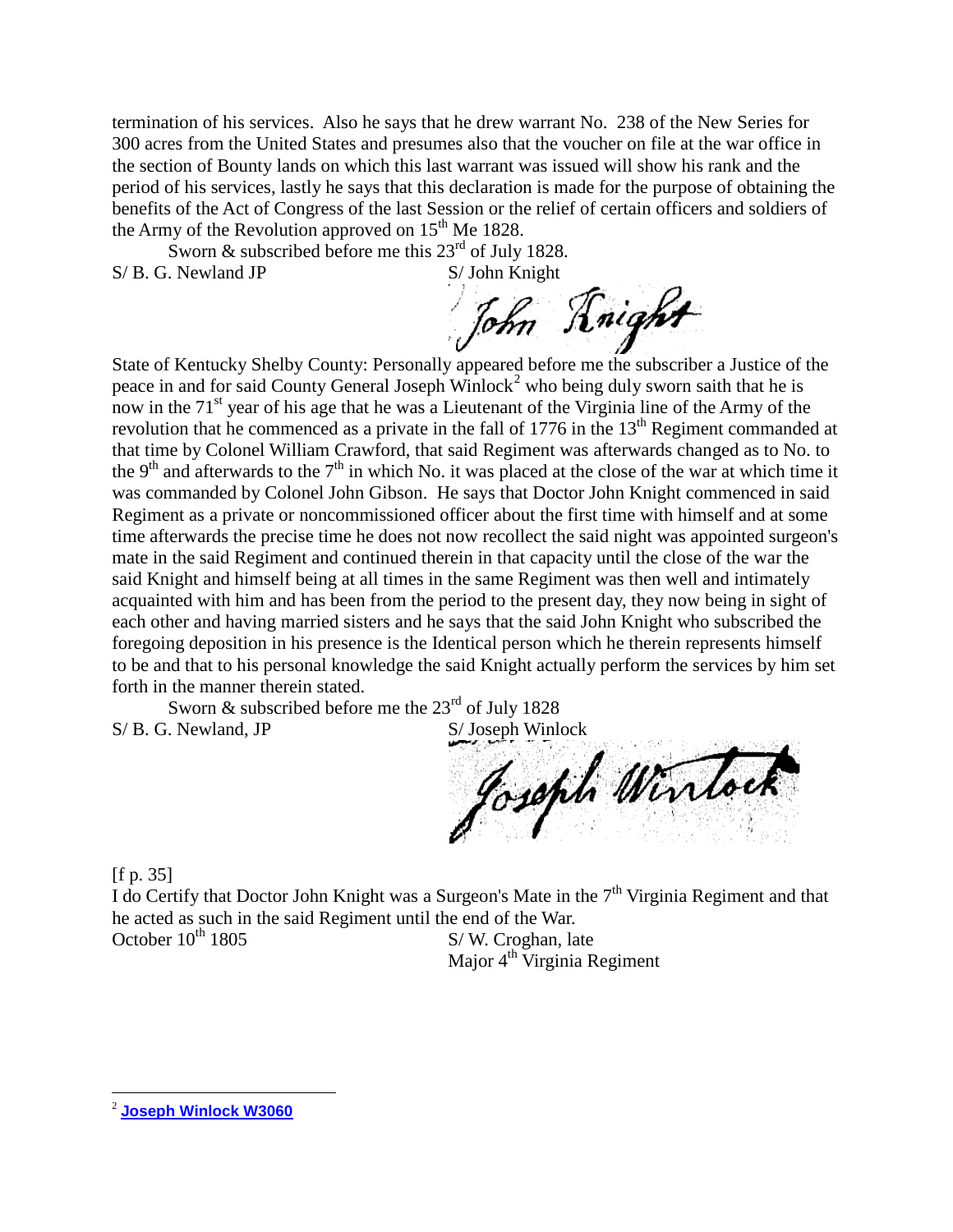a W (rocheen, late

I do certify that Doctor John Knight was surgeon's mate in the  $7<sup>th</sup>$  Virginia Regiment at the close

of the war, Wm Taylor [William Taylor] late Major 9th Virginia Regiment<br>  $Q_{i\lambda}a_{\lambda\lambda}$ , Wir Journal Contains and the Containing of the major of the main  $2\mu$ .

[f p. 39]

This is to Certify, That it appears from a List in this Office of such Officers and Soldiers of the Virginia Continental Line, during the Revolutionary War, as settled their Accounts, and received Certificates for the balance of their Full Pay, according to an Act of Assembly, passed the November Session 1781, that a Certificate issued on the  $12^{th}$  day of June 1783, in the name of John Knight, as a Surgeon's Mate for £268.13.8, which Certificate appears to have been delivered to Colonel Gibson and was given for services prior to the  $1<sup>st</sup>$  January 1782. To wit – pay as Surgeons Mate from 9 August 78 to  $31<sup>st</sup>$  December 1781

Given under my hand, at the Auditor's Office, Richmond, this 27<sup>th</sup> day of September 1844.

S/ Jas E. Heath, AUDITOR

[f. p. 10: On September 13, 1838 in Shelby County Kentucky, Polly Knight, 70, filed for a widow's pension under the 1838 act stating that she is the widow of John Knight, a surgeon's mate during the American Revolution who drew a pension under the 1828 act for his services in the revolution; that she married him October 14 1784 in Fayette County Pennsylvania; that her husband died March 12, 1838; she attached her family record of the births of her children as proof of her marriage. She signed her application with her mark.]

[f p. 18: On June 7, 1844 in Shelby County Kentucky, Richard S Knight filed an affidavit in which he states he is one of the children of Doctor John Knight in which he seeks the pension due his father under the 1832 act; he states that his father was pension under the 1828 act; that his mother was pensioned under the 1838 act; that his father served for 4 months on the expedition of Colonel Crawford against the Indians in 1782.

Richa of Knight ]

[f p. 21: Sarah L. Hall, Jane J. Lane, R. S. Knight, Effie. W. Allen & Joseph W. Knight [and Helen S. Knight] filed a power of attorney dated September 11, 1851 stating that they are the heirs of Doctor John Knight.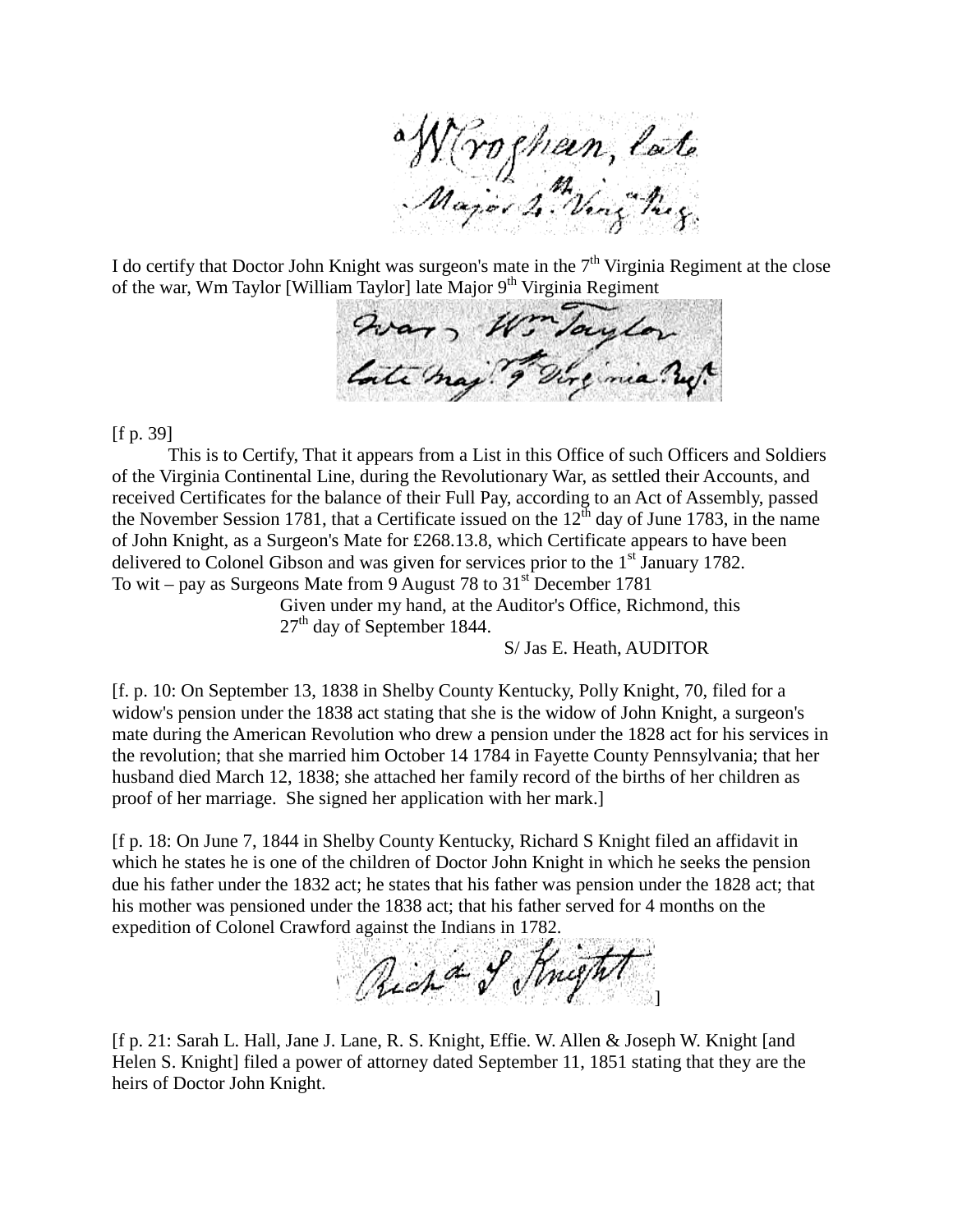Sarah L. Kall en

[f p. 5: family record: '[first entry is illegible] Polly or Mary born August 4<sup>th</sup> A.D. 1768 Effey Born March  $22<sup>nd</sup> 1770$ Betsy born January  $14^{th}$  A.D. 1773 John Knight & Polly his wife married October  $14<sup>th</sup> 1784$ George Beall Knight born March  $14<sup>th</sup> 1787$ John Alexander Knight born May 8<sup>th</sup> 1789 Richard Stephenson Knight born December 8<sup>th</sup> 1791 Joseph Winlock Knight Born April  $20<sup>th</sup> 1794$ Betsy Sommers Knight born February 26 1796 Mortuary Est February 5<sup>th</sup> 1809 in the 13<sup>th</sup> year of her age Sally Lane Knight Born 23rd April 1799 [married John Hall] Effey Winlock Knight born 4<sup>th</sup> January 1801 [married John M. Allen] Mary Brooke Knight born  $18^{th}$  October 1802 Helen Steele Knight Born 4<sup>th</sup> of January 1805 Jane [?] Isabella Knight born  $27<sup>th</sup>$  of July 1807 [married Nov. 13, 1828, John Lane] [appears to be and illegible entries below the above]

[Facts in file: On October 14, 1784 in Fayette County Pennsylvania, the veteran married Polly or Mary Stephenson the daughter of Richard and Elizabeth Stephenson; Polly was born August 4, 1768; see died July 31, 1839; Effey Stephenson, sister of Polly the widow, married in 1787 Joseph Winlock.]

[Veteran's heirs were awarded a pension under the 1832 act from March  $4<sup>th</sup>$ , 1831to March 12,